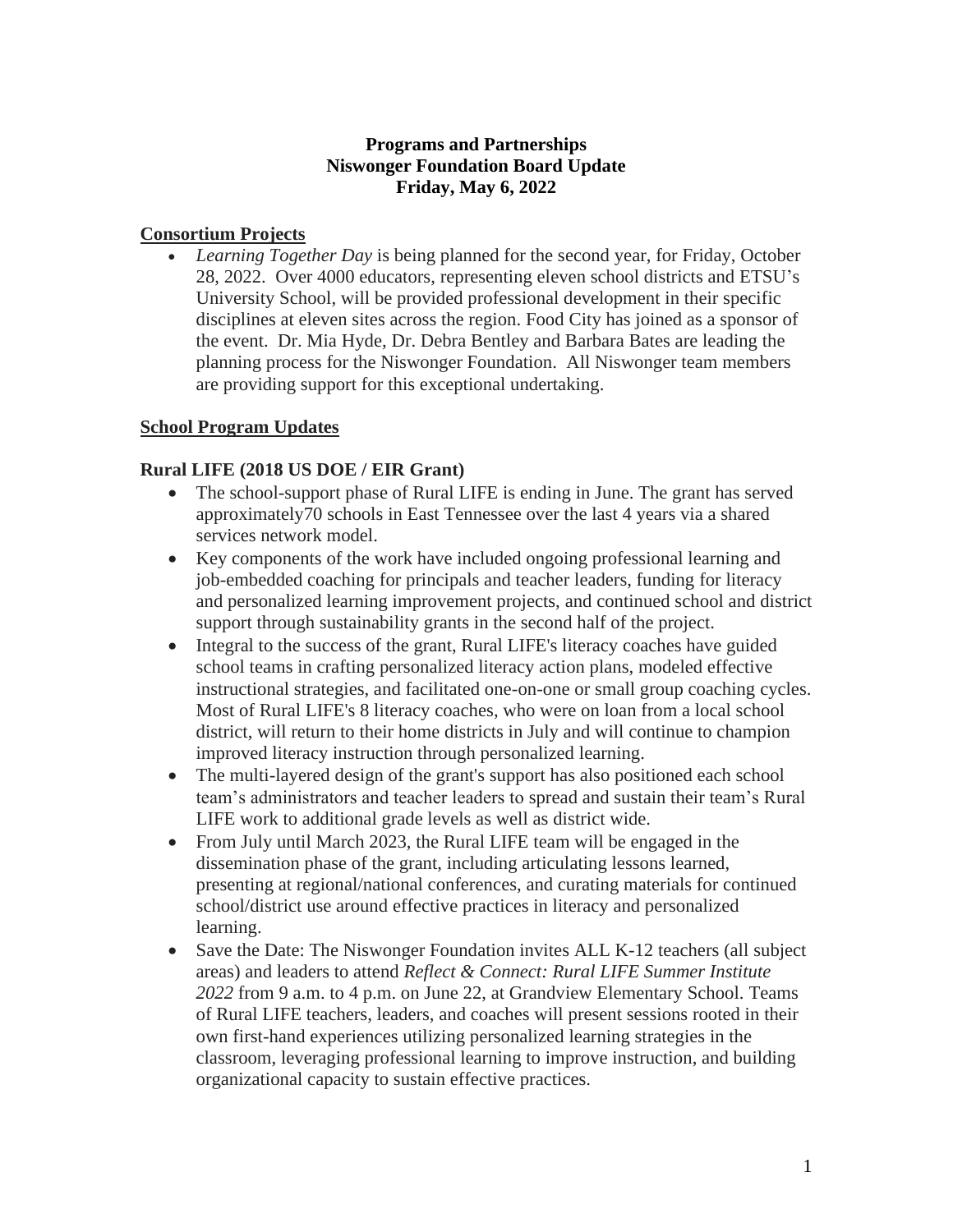• This fall we will host a leader-specific learning series with our partner TNTP focused on building a shared vision for excellent literacy instruction at the secondary level (grades 5-12). The session will center on practical steps secondary leaders can take to support their teachers who attend the TDOE secondary literacy training this summer. The 4-part series will conclude at our regional Learning Together Day in October.

### **New Teacher Center Instructional Coaching project (2019 US DOE / EIR Partnership Grant)**

- Five districts are interested in participating with Education Resource Strategies (ERS). Dr. Sharon Roberts from TN SCORE was instrumental in this process. ERS will support districts in thinking about how they are using ESSER money to reach their end goal and what resources they will need to meet their end goal.
- Participated in National Program Leader Network NPLN in January and will be in person with the other EIR - PLC teams in Houston during the first week of May to connect to the NPLN In a deeper way and share artifacts of practice as well as current successes and challenges facing the EIR PLC sites.
- Monthly in-field coaching was provided to lead coaches and the program lead to reflect and advance coaching practice at all levels of the project from program leader to lead coach to district and school based coaches as well as teachers.
- Current focus is on building participating districts' capacity to implement, sustain and scale a cost-effective and high-quality instructional coaching model in 1:1 and team settings**.** This includes **s**trengthening educator practices to address the needs of every learner with attention to equity as well as continuous academic and social-emotional growth.
- Allison and Lead Coaches will attend Presenters Institute with NTC this summer. They will be co facilitating the 2022 Summer Coaches Training and the monthly forums for school and district coaches. Lead coaches are helping build the capacity of coaches to lead PLCs. Some are district PLCs and some are school PLCs.

The following represents the time spent on our database. This does not reflect the hours spent in schools or meeting with teachers and administrators via Zoom.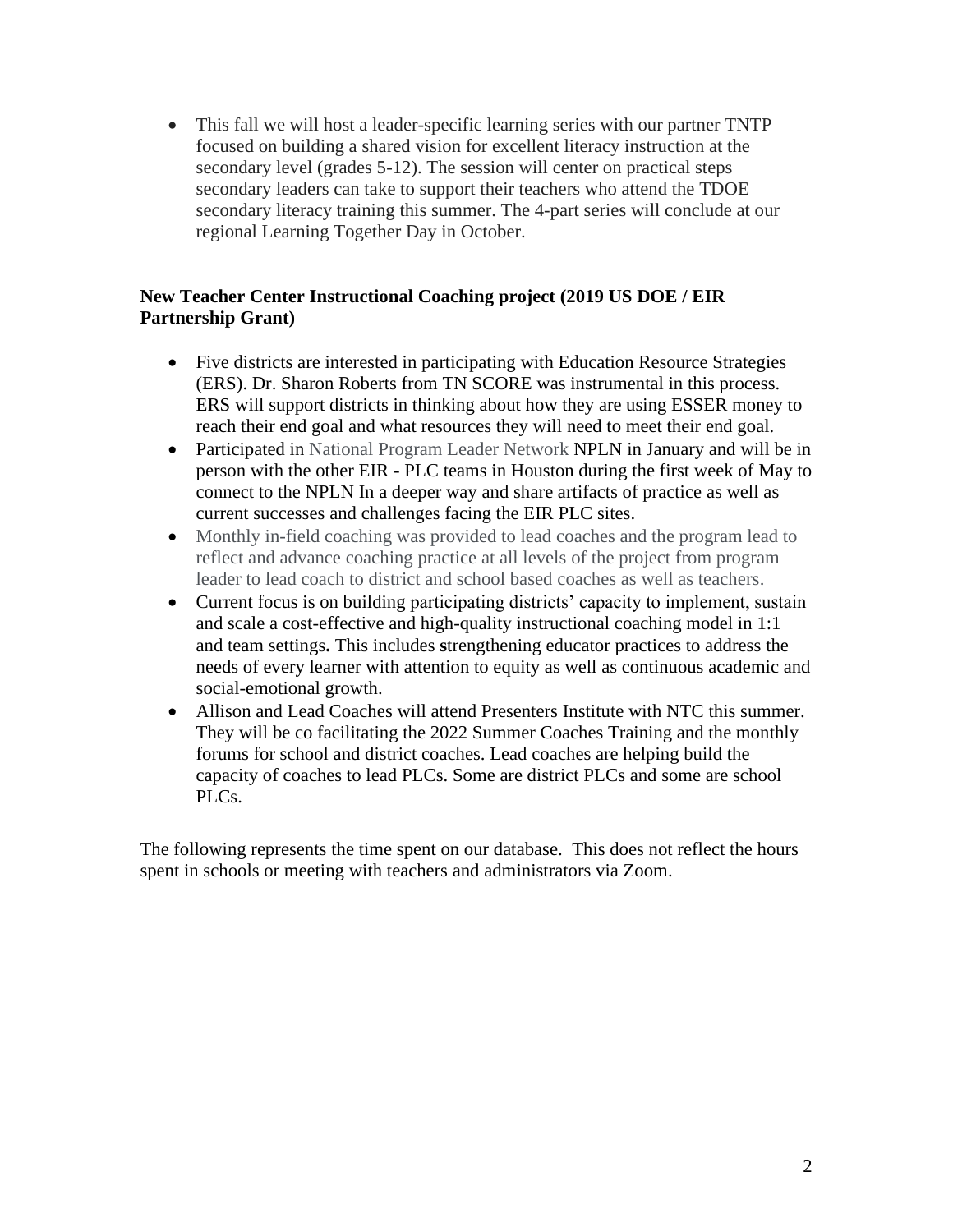# **Interactions**

| Item                       | Usage | Total             | Percentages                                                   |
|----------------------------|-------|-------------------|---------------------------------------------------------------|
| <b>Time on Teachers</b>    | 334   | <b>14656 mins</b> | 1:1 100% - 14656 mins<br>Group 0% - 0 mins                    |
| <b>Foundational Tools</b>  | 148   | <b>6328 mins</b>  | 1:1 100% - 6328 mins<br>Group 0% - 0 mins                     |
| <b>High-Leverage Tools</b> | 112   | <b>4706 mins</b>  | 1:1 100% - 4706 mins<br>Group 0% - 0 mins                     |
| My Time                    | 115   | <b>10143 mins</b> | Coach Work 90% - 9115 mins<br><b>SL/Admin 10% - 1028 mins</b> |

## **STEM.LD (2020 US DOE / EIR Grant)**

*District and School Participation*

- 17 Districts (New districts included to increase number of schools: Anderson County, Union County, Oneida Special School District, Grainger County, and Claiborne County
- Cohort 1: 12 high schools, 14 middle schools (treatment), 14 middle schools (control)
- Cohort 2: 8 high schools, 6 middle schools (treatment), 6 middle schools (control)
- 40 schools currently receiving treatment
- By the end of the grant 60 schools will have been served

*Cohort 1 Update*

- 98% overall completion of orientation training
- Monthly meetings with school representatives to prepare to extend existing partnerships and establish new partnerships working toward 80% teacher engagement
- All cohort 1 schools have selected partners for year 2 (2022-2023), and most are entering into more partnerships than in year 1.

*Cohort 2 Update*

- Onboarding meetings have been conducted with each school in cohort 2 most were held in person.
- Cohort 2 schools are in the process of completing orientation training.
- 13/14 cohort 2 schools have selected partners for their first year (2022-2023).

*Partners*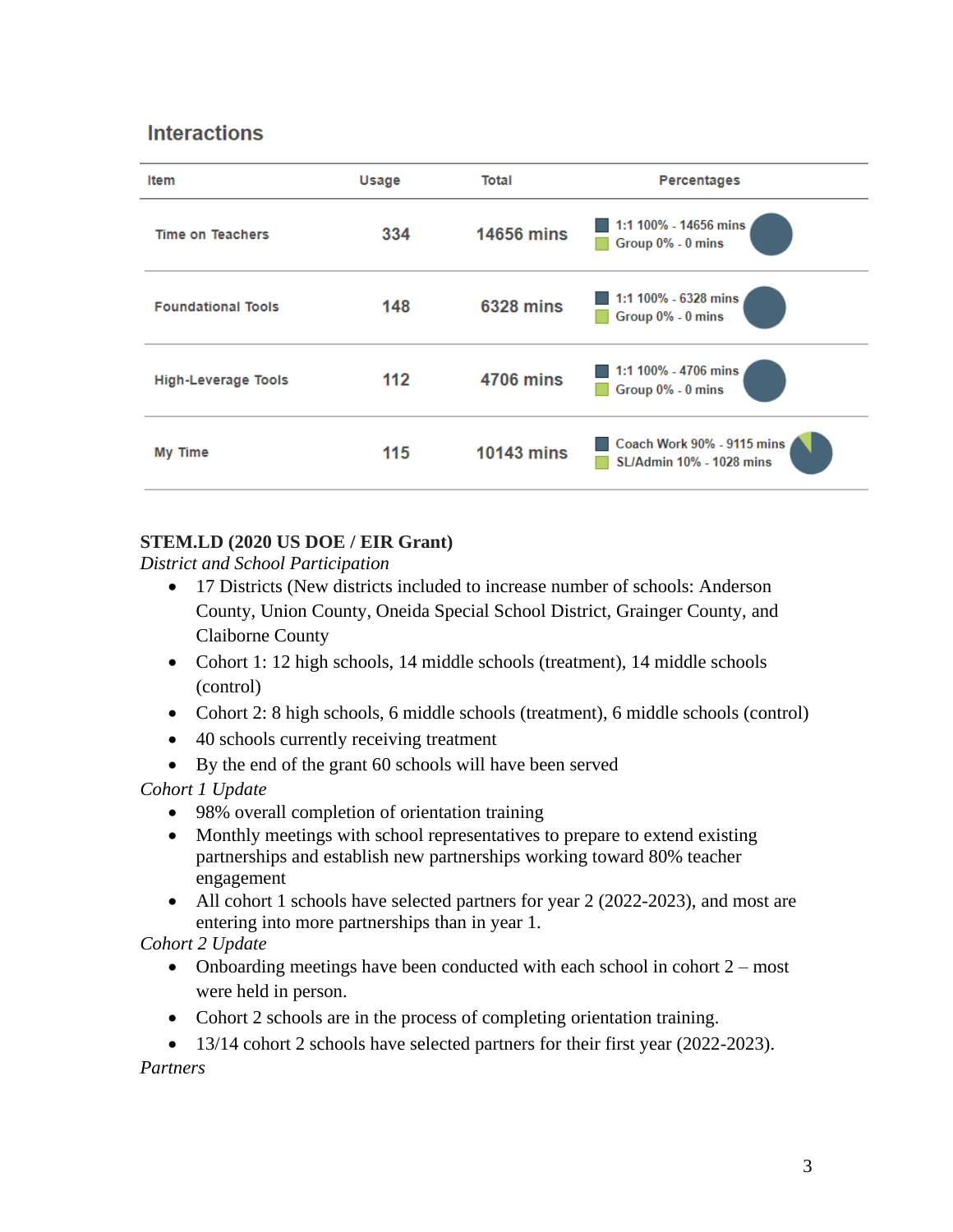- Showcases were completed in February and schools reported that this process helped them to make good, informed decisions about their partnerships.
- The first Hammer Build was held on the Niswonger Campus of WSCC. This event was successful and demonstrates a great partnership between WSCC and If I Had A Hammer.
- Streamworks held the Robot Drone League competition at ETSU in March. Two STEM.LD partner schools, Volunteer High School and Chuckey Doak High School, competed with great success. Neither of these schools had robotics teams prior to STEM.LD. Volunteer was the top scorer for the day, and Chuckey Doak was second in the top score category.
	- o Volunteer: 3rd in Professor Award; Top Rookie Award; 1st in Top Score Award; 2nd in Champions Award
	- $\circ$  Chuckey Doak: 3<sup>rd</sup> in Engineering Award; 2<sup>nd</sup> in Top Score Award; 3<sup>rd</sup> in Champions Award
- ETSU's Governor's School will feature BioBuilders this summer. This is another great STEM.LD partnership.

### *Other Updates*

- APR completed and successfully submitted for year 1
- The STEM.LD team is visiting schools this spring to better understand each school's plans and needs. Importantly, they will receive feedback on year one. So far 8/30 visits have been completed.
- TNTP is also using a "lessons learned" process to develop three focuses of action for the coming year: core training, student engagement, and community engagement.
- Schools and partners to date are shown in the following table:

| TNTP        | <b>TNTP</b> | UAH       | Hammer    | Purdue         | <b>ETSU</b> | <b>Bio-Builders</b> | Stream-   | Civil Air  | WSCC      | <b>NESCC</b> |
|-------------|-------------|-----------|-----------|----------------|-------------|---------------------|-----------|------------|-----------|--------------|
| Science     | Math        |           |           |                |             |                     | works     | Patrol     |           |              |
| White Pine  | White       | Oneida HS | South     | Sullivan East  | Oneida HS   | Oneida HS           | South     | Clinton MS | Oneida HS | Hampton      |
|             | Pine        |           | Greene HS | MS.            |             |                     | Greene    |            |           | Elem.        |
|             |             |           |           |                |             |                     | <b>HS</b> |            |           |              |
| Clinton MS  | Maury MS    | Cosby HS  | Hampton   | Cosby HS       | Cosby HS    | Cosby HS            | Sullivan  | Cosby HS   | Cosby HS  | Sulphur      |
|             |             |           | Elem.     |                |             |                     | East HS   |            |           | Springs      |
| Hancock     | Happy       | Norris MS | Cosby HS  | Union Co. HS   | Sulphur     | Washburn            | Sulphur   | Sulphur    | West      | Unicoi       |
| <b>MS</b>   | Valley MS   |           |           |                | Springs     |                     | Springs   | Springs    | Greene HS | County HS    |
| Maury MS    | Del Rio     | Grainger  | Sulphur   | Greeneville HS | Daniel      | Sullivan            | Grainger  | Grainger   | Bulls Gap |              |
|             |             | <b>HS</b> | Springs   |                | Boone HS    | East HS             | <b>HS</b> | <b>HS</b>  |           |              |
| Norris MS   | HY Livesay  | Volunteer | Daniel    | Unaka HS       | Ridgeview   | Grainger HS         | Union Co. | Del Rio    | Volunteer |              |
|             |             | <b>HS</b> | Boone HS  |                |             |                     | <b>HS</b> |            | <b>HS</b> |              |
| Lake City   | Johnson     | Unaka HS  | Norris MS | Cocke Co.HS    | Volunteer   | Volunteer           | Volunteer | Cosby      | Oneida MS |              |
| MS          | County      |           |           |                | <b>HS</b>   | <b>HS</b>           | <b>HS</b> | Elem.      |           |              |
|             | <b>MS</b>   |           |           |                |             |                     |           |            |           |              |
| Greeneville | Clinch      | Unicoi    | West      | North Greene   | Union Co.   | Del Rio             | Cosby     | Sullivan   |           |              |
| MS.         |             | County HS | Greene HS | <b>HS</b>      | HS.         |                     | Elem.     | Heights MS |           |              |
| Del Rio     | Jefferson   | Oneida    | Grainger  | Oneida MS      | Cocke Co.   | Greeneville         | Unaka HS  | Johnson    |           |              |

#### Partnerships Cohorts 1 and 2, Year 2 (With 39/40 schools reporting)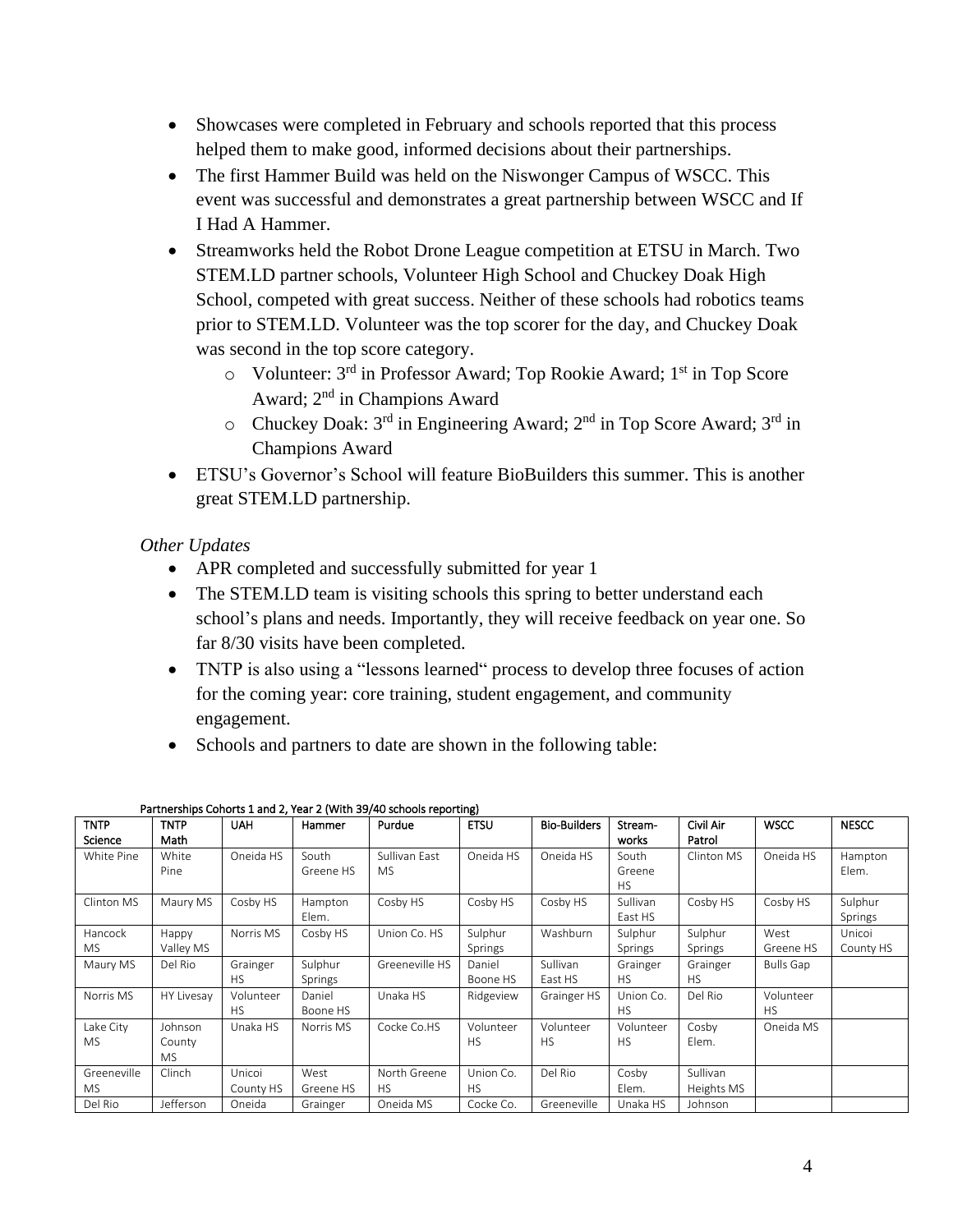|                        | <b>MS</b>          | <b>HS</b>                |               | <b>HS</b>              | <b>HS</b>                |                                  | Co. HS |  |
|------------------------|--------------------|--------------------------|---------------|------------------------|--------------------------|----------------------------------|--------|--|
| HY Livesay             | Clinch             | Greeneville<br><b>MS</b> | Unicoi Co. HS | Unicoi<br>County HS    | Cherokee<br><b>HS</b>    | Sullivan<br>Heights<br><b>MS</b> |        |  |
| Johnson<br>County MS   | Daniel<br>Boone HS | Volunteer<br><b>HS</b>   | Union Co. HS  | Union Co.<br><b>HS</b> | Union Co.<br><b>HS</b>   | Cherokee<br><b>HS</b>            |        |  |
| Sullivan<br>Heights MS |                    | Cosby<br>Elem.           |               |                        | Johnson Co.<br><b>HS</b> | Chuckey<br>Doak HS               |        |  |
|                        |                    | North<br>Greene HS       |               |                        |                          | Clinch                           |        |  |
|                        |                    | Unicoi<br>County HS      |               |                        |                          | Union Co.<br><b>HS</b>           |        |  |
|                        |                    | Oneida MS<br>Unaka HS    |               |                        |                          |                                  |        |  |
|                        |                    | Washburn<br><b>HS</b>    |               |                        |                          |                                  |        |  |
|                        |                    | Clinch                   |               |                        |                          |                                  |        |  |
|                        |                    | Johnson<br>Co. HS        |               |                        |                          |                                  |        |  |
|                        |                    | Sullivan<br>Heights MS   |               |                        |                          |                                  |        |  |

#### P**roject On-Track (2021 Care Foundation of America Grant and 2021 Ballad Health Grant)**

- In the first year of operation, Project On-Track has served over 2500 students in various delivery models of high dosage/low ratio tutoring in English language arts.
- Dr. Bentley has scheduled meetings with each district partner/agency to develop summer tutoring plans. Bristol City Schools has most recently joined the summer tutoring program and will implement Project On-Track during their learning camp.
- Estimated number of summer sites is 21 with a plan to serve at least 1000 students in June and July. In addition to English language arts, the program will add mathematics beginning with summer 2022.
- Through university partnerships, three informational meetings were held in late March to recruit college students to serve as Project On-Track tutors beginning this summer. Twelve students completed the interest inventory. Sullivan County Schools and Coalition For Kids have selected some of these students to serve as tutors this summer.
- Project On-Track's training of tutors has been re-designed to be delivered both synchronously and asynchronously. The six-hour training will be 50% live training and 50% working through mCLASS Intervention and Amplify Reading modules independently. In preparation for summer delivery, trainings will be led by current site coordinators and tutors, beginning on May 2.
- Project On-Track has been selected by Amplify to take part in their new marketing campaign. The project will be showcased as an exemplary high-dosage tutoring program which uses their instructional materials. A crew will be visiting two project sites on May 10-11 to film tutoring sessions and interview tutors, students, and school administrators.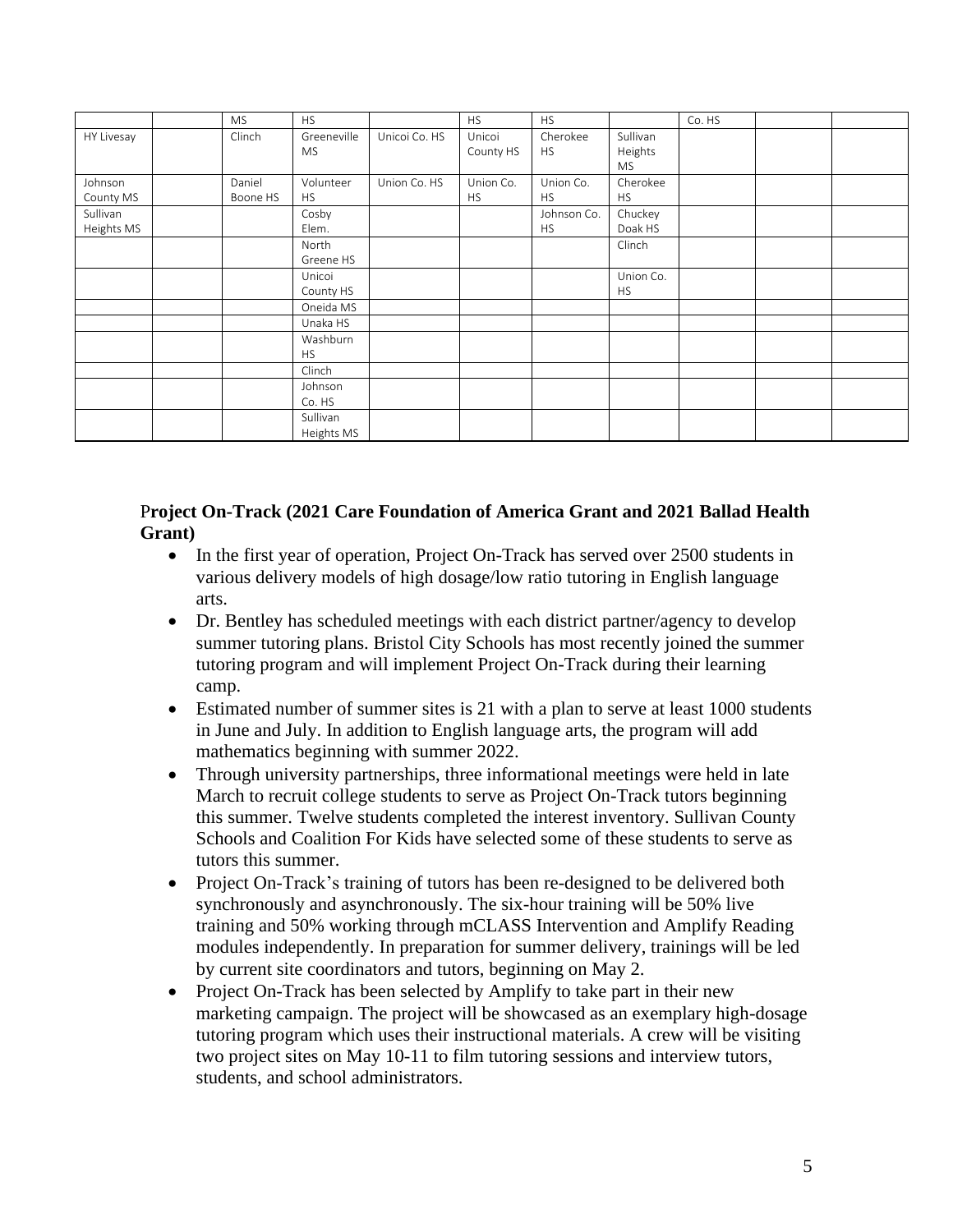### **NiswongerCARE College and Career Advising (2021 Tennessee Department of Education Grant)**

- TN College and Career Planning Night and TN Signing Day are planned in all 28 high schools.
- Advisors held 40 FAFSA Frenzy events in their schools to assist parents and students. Our schools' FAFSA completion for current seniors is 70% compared to the state rate of 64% and the national rate of 45%.
- Summer melt programming enrollment is underway with 375 seniors already signed up to receive assistance throughout the summer after graduation.
- Signal Vine Messaging platform has 2.095 seniors enrolled to receive important reminders, ask questions, and receive support through text messaging.
- Social Media Coordinator, Advisor Emily Emerick, created 140 Facebook posts, 168 tweets, and 298 Instagram stories with reach and impressions exceeding 100,000 since July 2021.
- End of year stakeholder surveys were sent to all site facilitators and school principals requesting feedback on Advisor performance and impact of program initiatives. Results will be analyzed when all surveys are received, and program modifications will be initiated accordingly.

#### . **Niswonger Online (Funded by Niswonger Consortium of School Districts)**

- Teachers and administrators are providing support to over 1200 students as they complete their spring semester and year-long classes.
- Catherine Edwards has been hired part-time as Supervisor for Student Success. Catherine brings great expertise and knowledge to our team as a retired high school principal who used Niswonger Online with her students. She previously served the Niswonger Foundation as a coach with the Rural LIFE grant.
- Enrollment for Summer 2022 and Fall 2022 semesters opened on March 1.
- Preparations are underway for the Summer 2022 semester: June 6-July 29. We had 200 students each of the last two summers. We are hopeful that enrollments will be at least the same or more for Summer 2022.
- Several courses will be updated or re-created ahead of the Fall 2022 semester: U.S. Government, General Music, Spanish III, Lifetime Wellness.
- We are working with STEM.LD to offer online math, science, and CTE courses to students in grades 8-12 at STEM.LD treatment schools for Fall 2022. Seat fees will be covered by STEM.LD grant funds. Some of these schools have worked with Niswonger Online in the past, others are new to our program.
- Preparations are being made to better support our eighth grade enrichment students by offering a year-long schedule rather than a semester-long pace. We hope to have eighth grade students in Personal Finance, Algebra I, and Health Science Education.
- Changes to the affiliate member pay schedule will allow us to better serve small schools. Instead of a flat affiliate membership fee, we will charge small, medium, and large schools a different fee. This is like the graduated fees scale we use for our Consortium schools. We have also set aside Care Foundation money to cover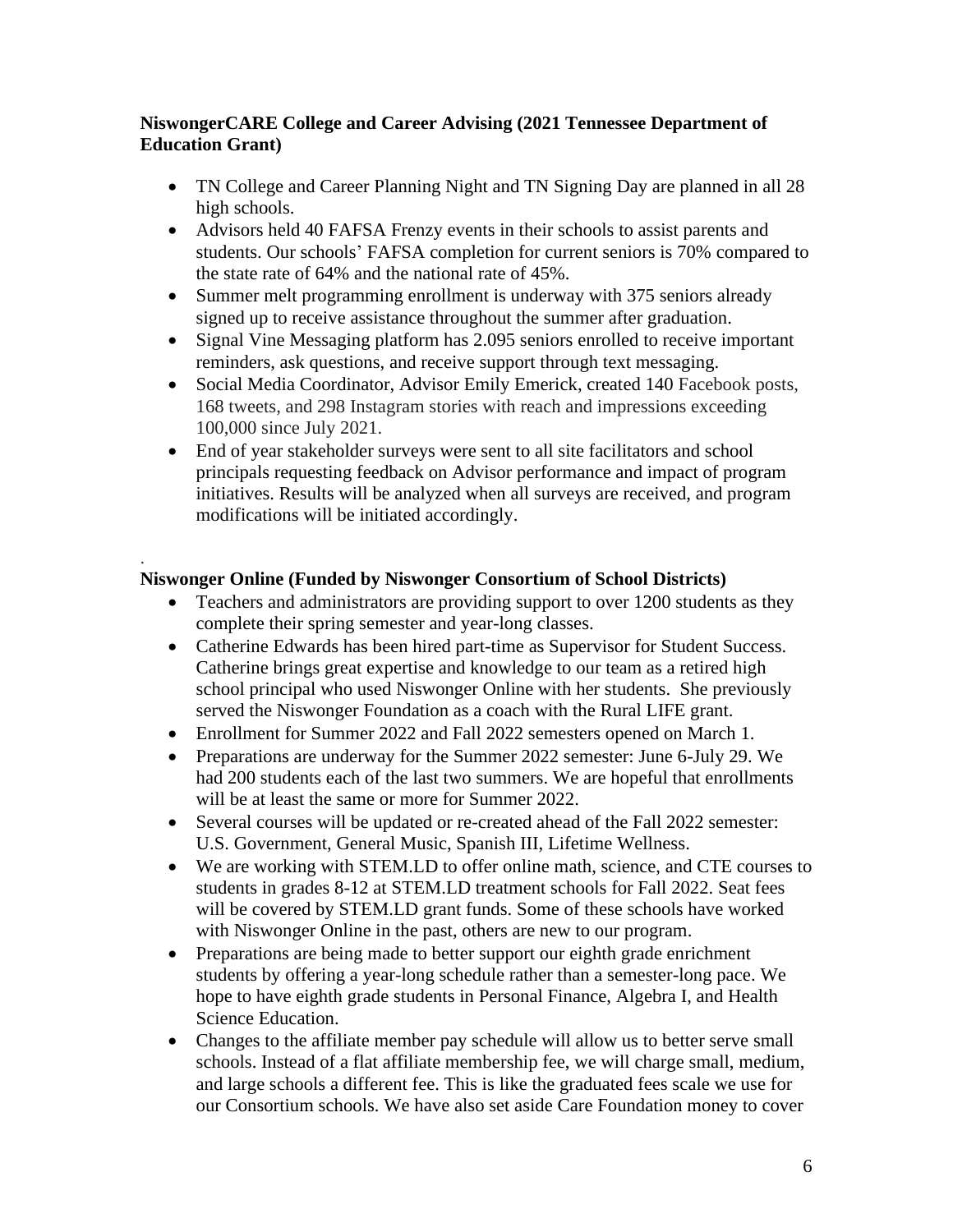up to 75 seats for each school who signs on to partner with Niswonger Online for the first time in the 2022-23 school year. There are several small schools that have reached out to us after a positive experience with the AP Access For All programs. We hope to partner with several new districts for the fall semester.

#### **AP Access for All (2021 Tennessee Department of Education Partnership Contract)**

- 113 school systems are fully onboard with AP Access for All ~89% of all public, k-12, systems in Tennessee.
- 29 of these systems are located in At-Risk or Distressed Counties representing 81% of all AR/Dis Counties.
- 45 of these systems are rural representing 85% of all rural areas.
- Our second data report (the APAA Spring Impact Report) was completed and can be found here- [https://drive.google.com/file/d/11M3Nly5vbcdf](https://drive.google.com/file/d/11M3Nly5vbcdf-v04TFUnA54_Sz0KXeUK/view?usp=sharing)[v04TFUnA54\\_Sz0KXeUK/view?usp=sharing](https://drive.google.com/file/d/11M3Nly5vbcdf-v04TFUnA54_Sz0KXeUK/view?usp=sharing)
- Total APAA enrollment for this school year was 1806. This is below our goal of 2,000 but only because we could not find all the teachers needed in AP Psychology, AP Art History, and AP Computer Science. Almost 200 students who wanted an AP course with us could not be seated due to these teacher shortages. We are hopeful that this will not be an issue next year after training teachers through APSI this summer
- The estimate is that around 1200 students will earn the APAA credit and sit for the AP Exam.
- Angela Taylor led monthly AP Cohort meetings for AP teachers across the state. She also produced an AP Review video for students that provided many useful resources for AP students as they prepare to take their AP tests.
- AP Spanish is currently being developed for Fall 2022.
- A team of 3 teachers were hired to develop AP Physics 1, which will be offered in the Fall of 2022.
- Each course has been reviewed by three teachers and they are currently sharing their feedback in meetings with the administrative team. Information from each course review will be used for making edits/updates to each course before the fall 2022 school year.
- There are currently 515 teachers that are registered to attend an AP Summer Institute in June or July at UTC, Rice University, or the University of South Florida.
- Regional Relationship Specialists (RRS) are distributing the Achievement pins to schools for each student who participated in our program this year.
- Forms will be sent by RRS to all Principals to designate liaisons for the next school year. This will be an opportunity for the RRS to have discussions about the importance of having an effective liaison in the schools. RRS will visit all schools, especially focusing on meetings with schools who are onboard but have not enrolled students or school systems that are not on board
- In May, APAA awarded over 50 grants for AP teachers across the state that will enhance their current AP programs and schools. There was interest from over 270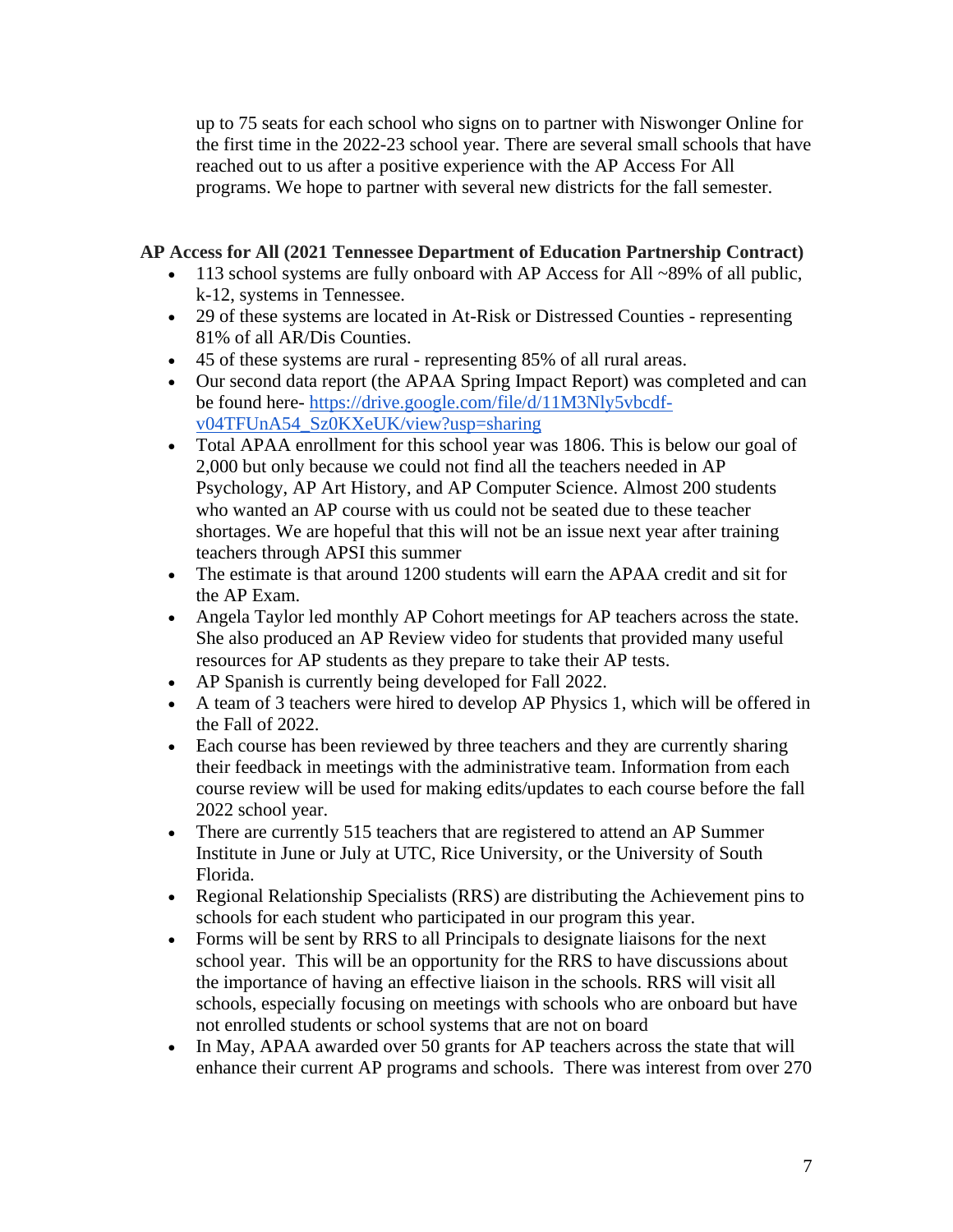teachers in the mini grant program. All other 7 regions showed interest and submitted applications.

- A YouTube channel is being developed for APAA and Niswonger Online. This will have pertinent videos and news coverage for teachers, students, and liaisons as well as any interested individuals.
- CRISP is working to develop our following on social media platforms and share pertinent information with all stakeholders throughout the state.
	- Please follow us and share:
		- Website- [tnapaccessforall.org](http://tnapaccessforall.org/)
	- <https://www.facebook.com/apaccessforall>
	- <https://twitter.com/apaccessforall>
	- <https://www.instagram.com/apaccessforall/>
- A trifold brochure has been developed that is an overview of our program and is being shared across the state. Flyers that focus on AP+DE=Success have been developed and are being shared across the state. We will continue to share this mindset with all high schools and also all colleges and universities. We want the AP program and the DE program to be seen as partners that work together to help students. Not as competitors.
	- o Flyers to be given to 8th grade counselors that promote AP courses that work for 9th graders have been created and shared.
	- o Small banners and a table runner have been created for RRS to use as they travel to school parent nights and other events.
	- o CRISP and Wendi Continual modifications and updates of the website to make sure all information is pertinent and easily accessible.
- Planning for Summer 2022 includes: new teacher recruitment and training; course updates; program updates, budget updates; MOU updates for liaisons and teachers; signing of year-two MOUs by all stakeholders; and looking ahead to sustainability (budget, program changes)
- Our first face-to-face meeting with all Regional Relationship Specialists took place in Nashville TN the first week of April.
- The APAA team along with a TDOE rep and TBR rep will be presenting at the CTE Conference in Chattanooga in July.
- Due to COVID, there were no conferences this first year of the grant. The APAA team will be making up for that in the second year and are already planning on attending five. Proposals has been submitted to present at three of these.

### **Comprehensive Educational Resources (Funded by Niswonger Consortium of School Districts)**

- The next school year is in planning stages. Curriculum teams will be expanded to include science and social studies for grades K-2, Biology 2, Physical Science, and 6-12 English language arts writing support.
- A new teacher-led team will be created to develop common formative assessment to be shared across CER districts. The first stage of this plan will be for grade three- end of course assessment (EOC) in math, science, and Social Studies.
- Hardin County recently joined the CER team.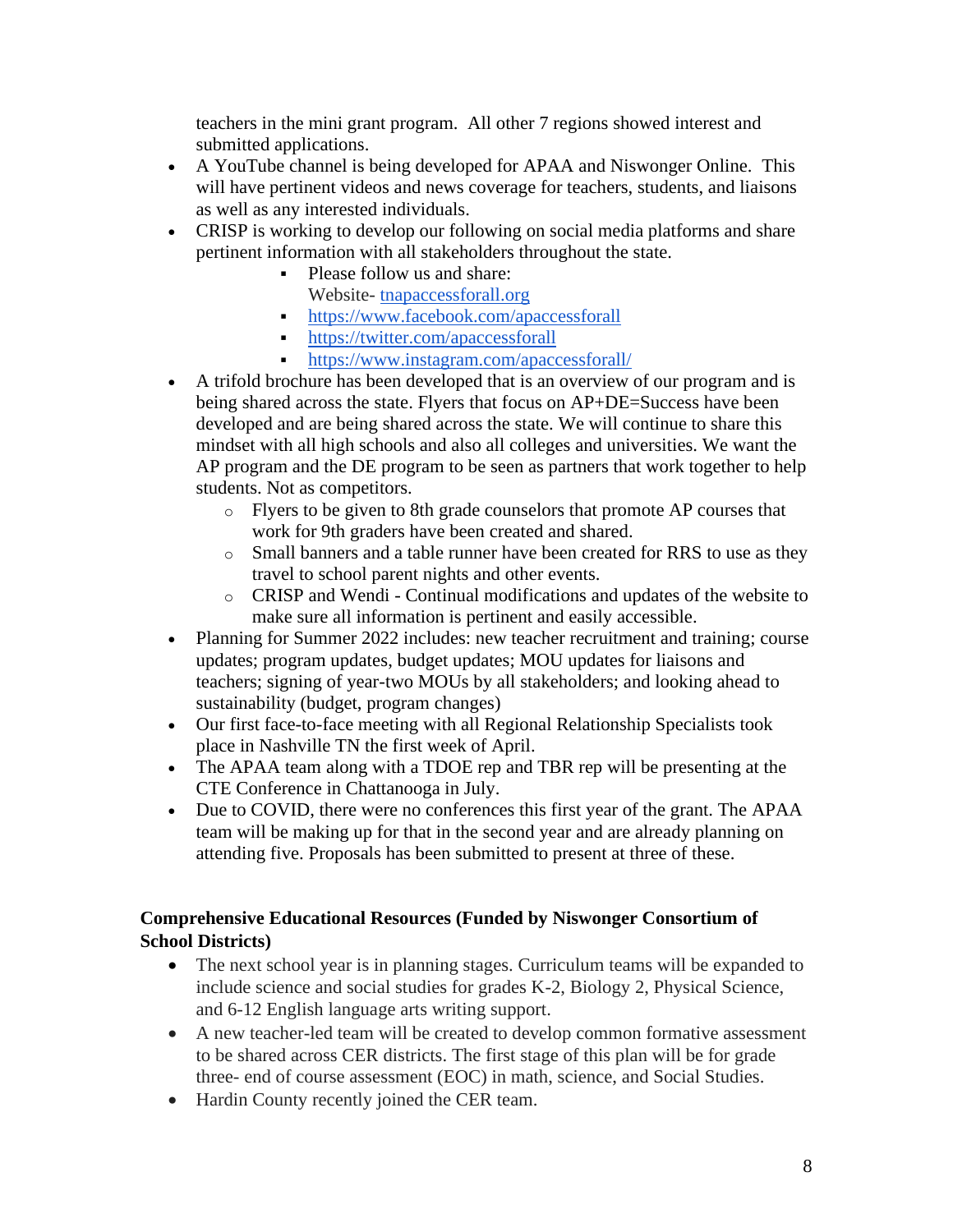### **CareerConnect**

- The Class of 2022 are ending their time on a strong note. Out of our seniors, we have an 89% post-secondary enrollment rate. The remaining 11% are heading straight into the workforce. This graduating class has a high number of students who want to go into healthcare, specifically nursing.
- We are preparing for an expansion pilot project. With approved State funding, we will be moving into Carter and Washington County schools to present a condensed, one-year version of CareerConnect to high school juniors. We recently met with Superintendents to discuss the project and are moving forward gathering key stakeholders to have additional conversations. We are excited to kick this off next year!
- We have finished selection for the Class of 2025 in Greene County and Greeneville City and will be onboarding them before the end of school.
- Preparations are being made for Summer Experience. Rising senior camp will be June 6-17 and rising junior camp will be July 11-22.

### **WE Track and Work Ethic Distinction**

- **Legislation (HB 1840, SB 1776) has become public chapter (Pub Ch. 702); students earning the Work Ethic Distinction becoming Tri-Star Scholars is officially Tennessee state law.**
- The new distinction will be used in marketing to potential student participants.
- Activity has increased as we approach graduation. Effects of new, more stringent requirements are apparent. From 4000+ participants with a 40% completion rate to  $\approx$  2700 participants with a  $\approx$  7.5% completion rate. While this is a drastic change, it reflects quality enhancement. There will be a review and consideration of next steps for evaluating effects of WED changes, likely by reconvening statewide working group.
- Early discussions have begun with Tennessee Department of Labor on an adult focused WED sister program.

## **Grant Activity**

- A grant was submitted to the Tennessee Department of Education for the TN ALL Corps Partnership Program. This is a \$7 million dollar/30 month grant to support and expand Project On Track (high dosage/low ratio ELA and math tutoring).
- A U.S. Congressional Earmark Grant submitted in 2021 was awarded to the Niswonger Foundation in the amount of \$345,000. This will be used in support of Project On Track.
- A \$45,000 grant was submitted to the Food City Corporate Offices to support Learning Together Day. We have received approval of this grant request.
- Three Gubernatorial Direct Appropriation grants are awaiting final approval from the Tennessee Legislature as the budget is being finalized:
	- o \$760,000 to fully support Niswonger CARE College and Career Advising